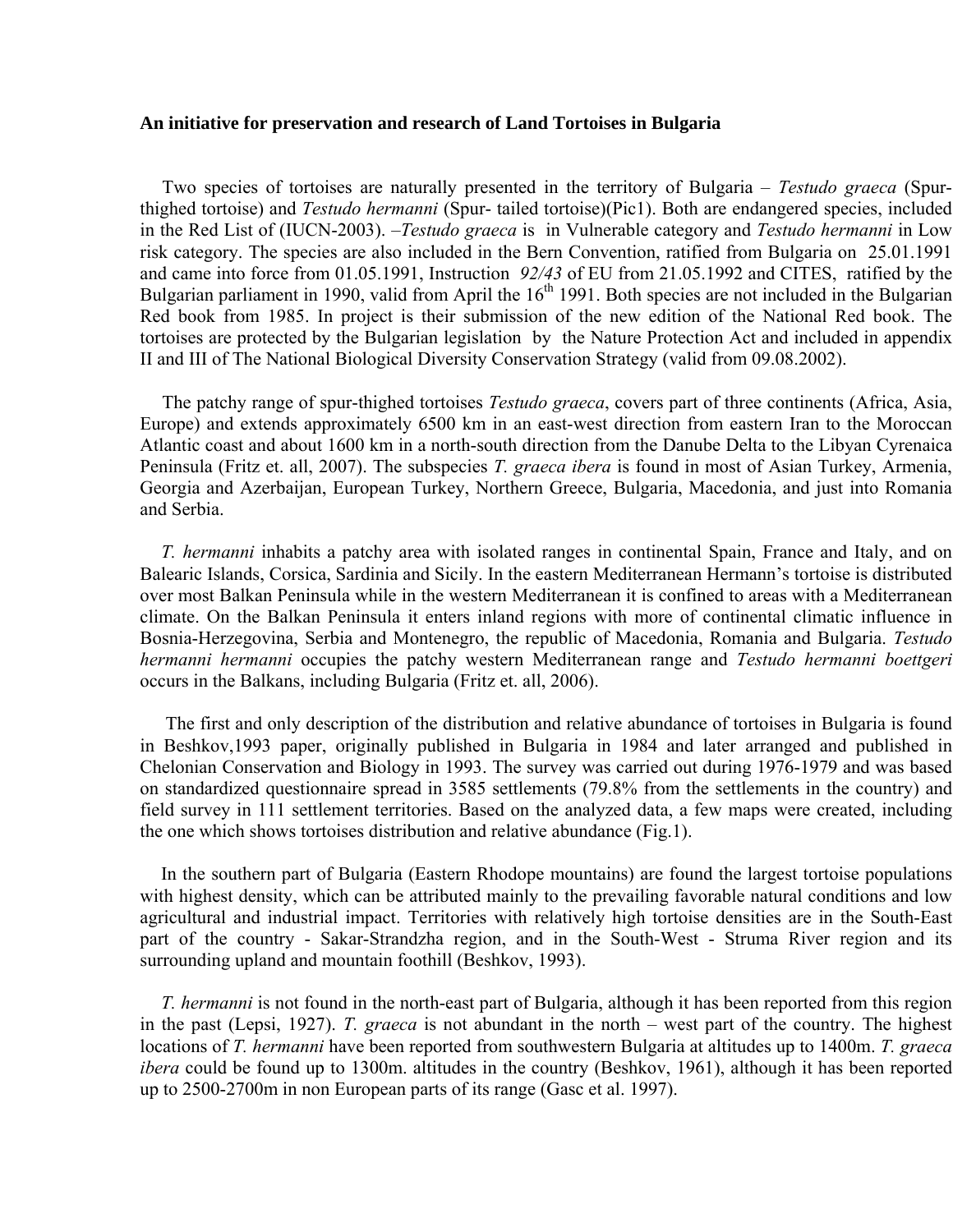The largest specimens, found in Bulgaria. were reported by Beshkov, 1997 - *T.g. ibera* with SCL of 389mm. and weight 5.860kg. and *T. h. boettgeri* with SCL 357mm.

Tortoises are natural food for some big daily birds on pray like: *Аquila chrysaetos* – Golden eagle*, Neophron percnopterus –*Egyptian vulture*, Gypaetus barbatus -* Lammergeier etc. Eggs and young specimens are predated also by *Martes* spp., *Meles meles*. - Badger, *Vulpes vulpes -* Fox, *Corvus corax* - Raven etc. The natural character of the predation factor suggests that it has no significant impact of the tortoises density. Serious is however the situation in some regions where over the last couple of years the number of semi-wild and wild boars (*Sus scrofa*) and jackals (*Canis aureus*) is significantly increasing.

In recent decades tortoise's abundance in Bulgaria have suffered ubiquitous reduction. Although they were one of the most common reptiles in the near past, nowadays the picture is drastically changed. Decline in tortoises populations is due to a number of factors, mostly anthropogenic, which can be divided conditionally in two main groups.

The first group is connected with habitat distraction and alteration – destroying, fragmentation and deterioration of habitats, urbanization, intensive agriculture, clearance of broad leafed and low-raised forests that are turned into cultivated land and pastures, destruction connected with resort and infrastructure construction, deliberate fire of forests and fields in some regions of the country etc.

There are no specialized surveys on the territory of Bulgaria about the influence of the negative factors from the first group. Indirect idea about the negative consequences of some of them may be found from data about Greece. For example in the conducted by (Willemsen & Hailey, 2001) survey about effects of spraying with herbicides on population of *T.hermanni*, was estimated that survival rates of specimens 10 cm or larger were significantly lower in the affected areas, with extra mortality of about 34%. The effects of fire and habitat destruction in northern Greece on tortoises *T. hermanni* could cause from 5% up to 64% decrease of the population (Hailey, 2000).

In the second group are factors which have direct negative impact on land tortoises populations. They are illegal trade for human consumption, illegal pet-trade, trade for medical purposes etc. According to CITES trade data, a total of 1 991 236 live specimens of Testudo were traded globally between 1975 and 2004, of which until 1984 more than 95% of all live Testudinidae reported in international trade represented specimens of Testudo (Turkozan & Kiremit, 2006). In the past, about 80-100 ago, cheloniophagy was unknown or very rare event in Bulgaria (Beshkov, 1981). One of the first big waves of cheloniofagy was during and after the First World War (1912-1918), when many people included in their menus boiled or roasted tortoises. Collection of tortoises subsequently became especially intensive also during and after the Second World War (1941-44), when they were exported with large numbers abroad or sent to private restaurants in the interior of Bulgaria. Investigation on distribution of cheloniofagy in Bulgaria was conducted by Beshkov during the period 1976-1979 (Beshkov, 1993), which shows that tortoise collection for human consumption remains a negative factor in many regions and especially among the gypsy population.

There has been significantly increased investments in the resort construction in Bulgaria for the last 10- 15 years. Under particular threat are the Black Sea Biogeographic Region and its habitats where irreversible damages to biodiversity are already caused by construction of new resort complexes, golf playgrounds,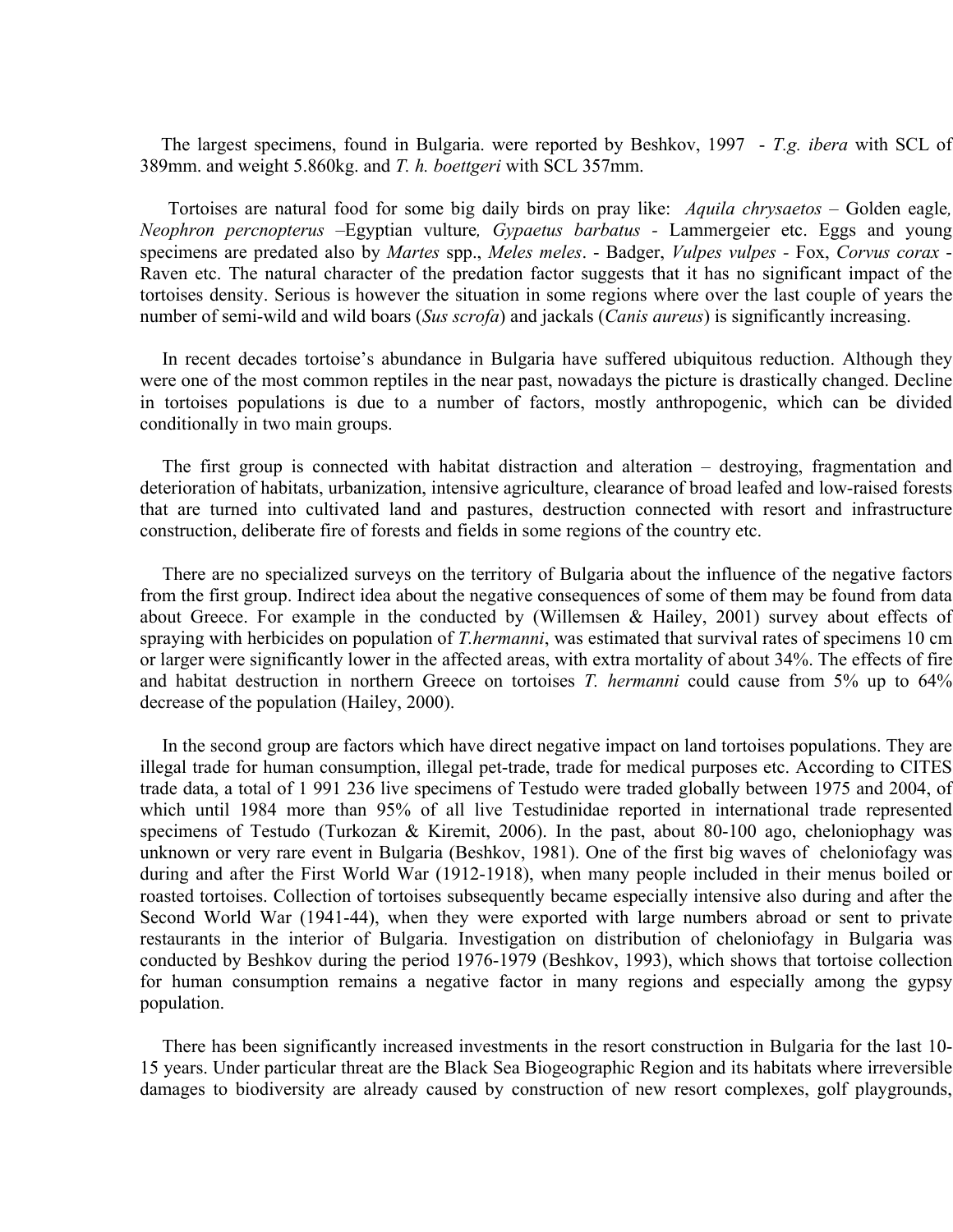hotels, and wind generators. Real-estate trade of private non used agriculture lands for building purposes of hotels, sports facilities, vacancy villages, bungalows and summer houses is leading to splitting, deterioration and urbanization of the costal habitats, where tortoises are still abundant. Apart from the direct destruction, the remaining tortoises are becoming victims of illegal trade and collection from tourists. The great number of tourist attractions in the nature, are often the cause of nests and eggs destruction. Only urgent measures for saving the remained habitats and survived tortoises from the territories which are to be partly or totally destroyed, could prevent from total extinction both kind of land tortoises in the Costal region.

From its behalf the huge investing interest significantly increases the pressure over the state and municipal authorities, the corruption risk is high and as a result is the practical absence of effective natural resources conservation actions.

Unfortunately, no matter that both species of land tortoises are with the highest protection by the Bulgarian legislation, until now official authorities haven't provided conditions for organized, specific actions for their preservation, stabilization and scientific research. All the measures are reduced to sparse isolated actions for sanctioning the offenders, mainly during border control, when illegally carried specimen are being confiscated or seized. After the confiscation there is no effective organization for further expert action. On another side, regardless of that on Bulgarian territory are still existing some of the relatively most stable populations from the whole range of abundance of both species, until now there is lack of profound and on a large scale surveys over their ecology and biology. As a result, the negative tendencies in regards to tortoises conservation are on going and in a number of regions of Bulgaria where tortoises were present in the past, now they are whether extinct, or their catastrophic decline in numbers, continues.

As a result of the understanding for the necessity of urgent and adequate measures, in 2001 a group with non official character for Conservation of Reptiles and Amphibians in Bulgaria (CRABG) was founded. Participants on voluntarily basis in the group are members of the Bulgarian Herpetological Society (BHS), scientists zoologists from the Bulgarian Academy of Science (BAS), representatives of some Regional Inspections of Environment and Waters (RIEW), NGOs and a number of naturalists and enthusiasts from the country. Since 2002, I am also a member of the group. CRABG has annual meetings on which are discussed previous activities, specific problems and further actions. The required minimum finances for the meetings are kindly provided from NGO Bulgarian Society for the Protection of Birds (BSPB) - Plovdiv. Main result of the CRABG work is the preparation of National Action Plan for Protection of Land Tortoises in Bulgaria, which has been submitted to and approved by the Ministry of Environment and Water Resources in 2005. However there has been no financial support from the Ministry until now, with no indications for providing such in the near future. As a result, the plan remains only on paper.

Led from my lifetime lasting passion and interest for tortoises, inspired from the group's work and in the context of the Plan, in 2002, investing my own finances, I have tried to create a sanctuary and specialized ex-situ center for land tortoises. Main goals applied in the idea of the center are: research over ecology and biology of both species, restoration and stabilization of the populations on the territory of Eastern Balkan Range through reintroduction program of young (captive bred) and confiscated specimens, rescuing specimens from territories which are to be destroyed from human activities, medical treatment of sick and injured specimens, popularization of the necessity of protection of tortoises and their habitats.

The center is situated in private property in Banya village, Bourgas district, in the easterly part of Eminska Mountain, approximately 8 kilometers of cape Emine. The location is favorable for this purposes,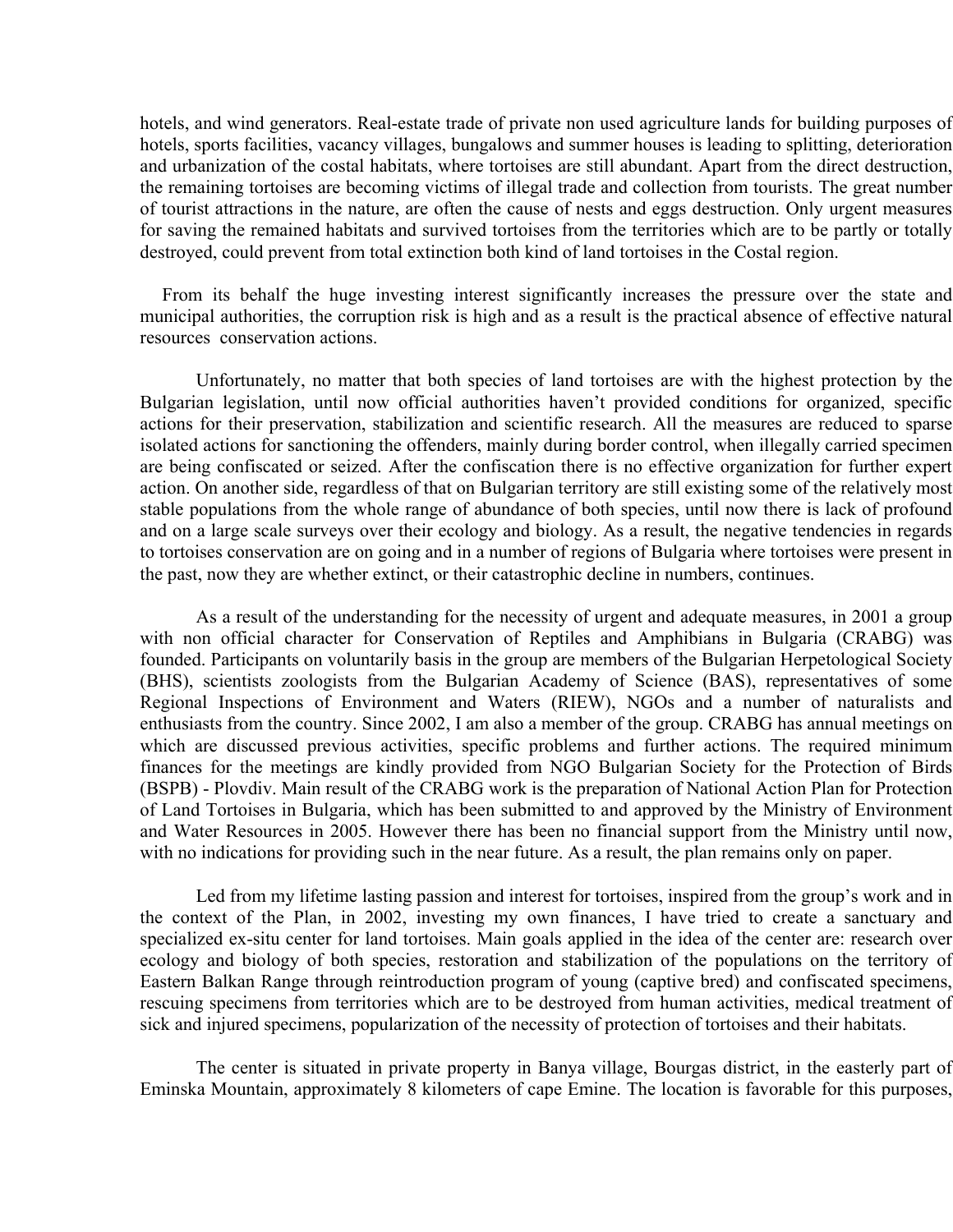because it is in a territory, where both kind of land tortoises are naturally presented. It is located on a south slope on 180m. elevation in the outskirts of the village, which makes it naturally isolated from human presence, but well protected from wild and domestic animals (Pic.2).

The region of Eminska Mountain is with territory of 80 000 Ha with borders: to the south and to the east – Black Sea, to the west and north – main motor way Bourgas-Varna. It is characterized with hillmountain relief, relatively low and flat mountain edges, cut through deep ravines. Inclined terrains are prevalent - 46%, with 150-200m above the sea level. The area lies within the Black Sea coastal climatic zone with an average annual precipitation of 550-600 mm. and an average annual temperature of 12 degrees C. Vegetation consists of mixed broadleafed forests featuring cerris oak, elm, ash, oak, hornbeam, etc. The region is very favorable from an ecological perspective. There are no mineral resources nor industry, the human population density is low, and the region still remains undisturbed by resort construction (Ivanchev,2007, in print).

Still undisturbed from destructive human activities, the region is one of the last spots of wild nature in the Bulgarian costal area, in fact a natural sanctuary for many wild life. Due to the diversity of bird species, the region is an official Ornithological Important Site. Besides land tortoises, on the territory is presented the European Pond turtle (*Emys orbicularis*) and many other reptile and amphibian species, in result of which it was suggested for Herpetological Important Site and included in the Bulgarian part of the European network for protected sites NATURA 2000, in both – Bird directive and Habitat directive. Unfortunately, due to the strong investors pressure, members of the parliament, district governors, and mayors carried out active campaign against the ecological net work and still the future of the area is unclear.

In the eastern part of the region is situated the Irakli protected area (43.2 Ha), (Fig.2), inhabited from both species of land tortoises. The area was officially declared as protected in 1994 with an order of the Ministry of Environment. Its aim is protection of typical costal habitats of rare and endangered plant species like *Panacratum moritimum*, *Stachys marimima*, *Enphorbia peplis*, *Lactnea tatarica* etc. Its territory is a nesting site of various numbers of rare birds. Irakli is under the disposition, protection and special care of the ecological NGO – Green Patrols. On its territory are absolutely forbidden construction work, disclosure of stone-pits and other activities which disturb the natural character of the landscape, import of alien animal and plant species, cutting trees, picking up flowers, herbs or other plants, hunting, disturbing birds and animals, pasture of domestic cattle, camping and burning fires, entry of vehicles, pollution of any kind etc. Unfortunately many of the protected areas and reserves mostly in the Bulgarian costal area, are protected only on paper. In reality they are subject to destruction by the powerful of the day, often with non official support from the authorities responsible for their protection. The real attendance of eco organization in the Irakli area is a guarantee for its future protection and for carrying successful long term conservation measures, especially concerning land tortoises.

On the territory of the center are created enclosures for separation of different species, males from females and for other occasions when separation is necessary, with provided natural and artificial hiding spots. There is enough living space with natural food in conditions very close to the wild (Pic.3). During the active season (April-November) extra food is added regularly (Pic.4). On a daily basis fresh water, observation and special treatment, when necessary, is provided. In such created conditions, the practice proves that on the territory of the center tortoises are reproducing and overwintering, which is main indicator for normal and successful functioning.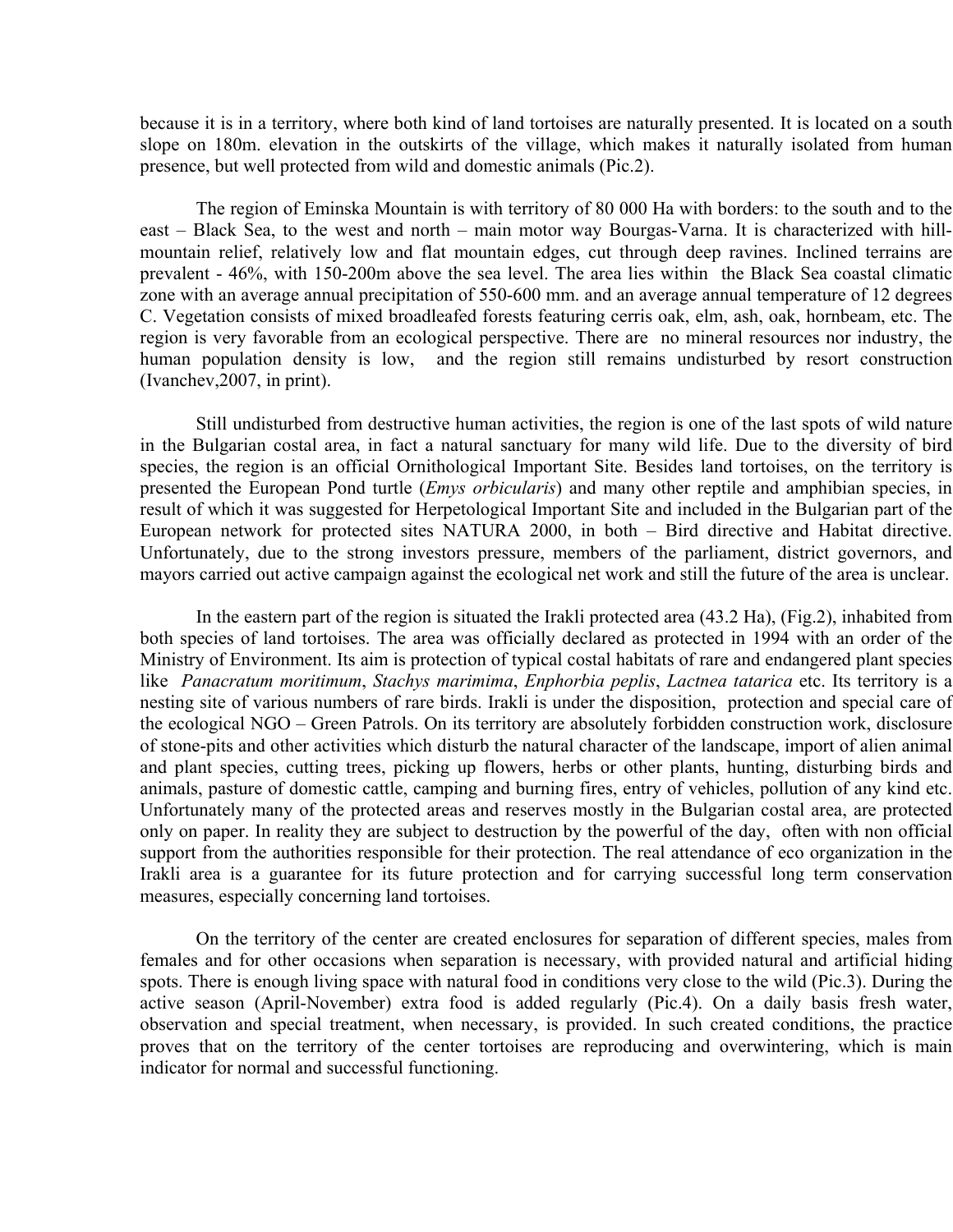Hatching takes place either in natural nests or in artificial incubators under different temperature ranges, providing specimens from both sexes (Pic.5). Housing conditions of hatchlings, two, three and more years old individuals are close to the natural (Pic.6), but with adequate protection cushions – small enclosures covered with safety nets against predator attacks (Pic.7). Captive bred individuals are being reintroduced back in to the wild around their third year – when they reach the size, when sex determination is possible and survival chances are increased.

Suitable indoors facility is used for controlled hibernation of young and not well fitted specimens, which need regularly check of their condition. During the active season the same facility is used for keeping young and sick tortoises overnight, during unfavorable weather, for medical treatment and for any other occasions when required.

The natural characteristics of the area and the provided conditions in the center are favorable for carrying out various studies over the biology and ecology of both species. Of significant importance is the combination of observations over wild populations and specimens in enclosure which is part of the natural habitat.

All the tortoises are being marked according to the field techniques described by **(**Stubbs et al., 1984), than the main data about each specimen is being stored in a data base. Until 2006 results in observations over the wild population in the region are achieved in: sex ratio, territorial behavior, daily and annual activity, reproducing, terms of nesting and nesting sites, incubation and hatching, growth rate, behavior of hatchlings, unusual behavior, unusual morphology, limiting factors, ethnical research, habitats, negative impact of fires etc. Some of the results have been described in (Ivanchev, 2007). Long term observations on the population in Eminska Mountain are the first of its kind in Bulgaria. The results might be not only of scientific value, but also contribute for creating more successful strategies for future tortoise conservation in Bulgaria.

The systematization and visualization of collected data is achieved on the basis of a GIS technology using MapInfo software. The database contains georeferenced data for every one of the marked specimen from the Eminska Mountain wild population - species, sex, sizes, approximate age, weight, distinguishing marks. Subsequently in view of the possibility the area to became a part of Natura 2000 network, in collaboration with other specialists the GIS was enlarged and new layers of specialized information added – topography, vegetation, geomorphology, geology, etc.

Main source of specimens for reintroduction, are captive bred, confiscated by the official authorities, voluntarily brought or rescued tortoises.

Since 2003 in the center were hatched more than 200 tortoises from both species. During 2006, the first 74 *T. hermanni* and 37 *T. graeca* captive bred young specimens, were released in to the Irakli protected area (Pic.8).

Great number of tortoises, after being confiscated, seized, or voluntarily brought, are being released in inappropriate time of the year and in inappropriate habitats, often in poor physical condition. In many occasions this will certainly lead to their death. Unfortunately the official authorities in Bulgaria which are responsible for such activities have no specially trained staff. One of the goals of the center is to contribute to solve this problem. Physical, health determination and treatment when necessary, is included in the main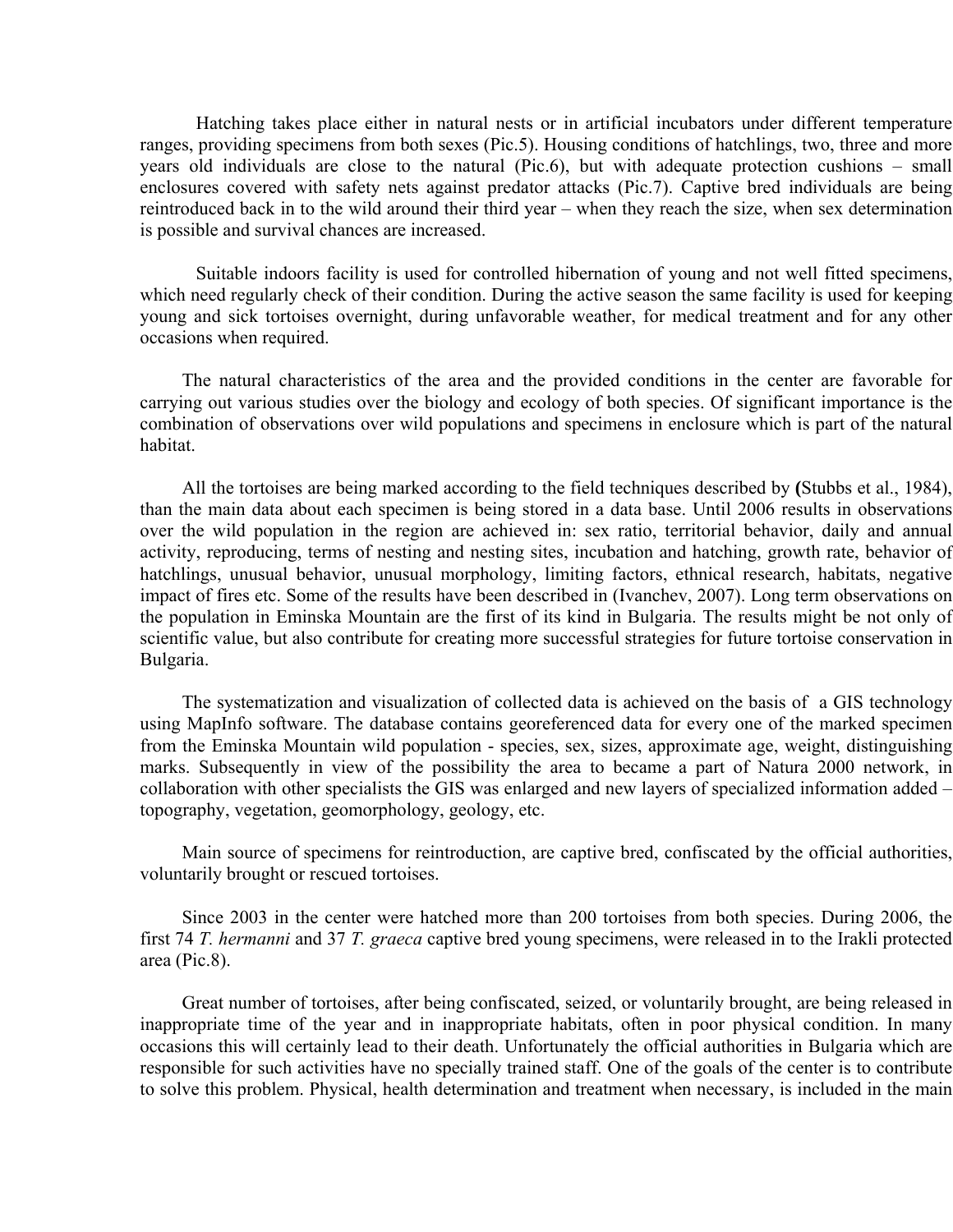activities of the center. Since 2002, a couple of dozens tortoises go through the center each year and almost all of them were safeguarded back in to the wild. If the source or the region where the specimen has been taken from the wild, remains unknown, it is being released in a preliminarily chosen area with steady protection status, and where tortoise populations need restoration or stabilization.

Since 2006, during the active season April-October, I have started operation in Eminska Mountain, for rescuing tortoises from sites which are to be destroyed from resort construction. After marking, examination and input of information in the data base, they were released in Irakli protected area. For example only from the region of Sunny Beach, 25 T. hermanni and 6 T. graeca were relocated. In collaboration with Green Patrols NGO during 2006 joint actions have started for reintroducing and relocating specimens and their long term monitoring in Irakli protected area (Pic.9).

Before releasing back to the wild, a lot of tortoises need adequate medical treatment. Injuries, poor health condition, overworming etc. are most common and in regards with wrong housing conditions. When a specimen is severely damaged, or in life threat if released immediately, it is being kept temporary for prolonged treatment, or permanently and included in the captive breeding program, if its state permits so and will not affect the health of the offspring (Pic.10).

Due to its activities, the center is collecting interest from the public, which makes it often visited from various kind of people. An improvised lectures over subjects in regards with tortoises conservation and biology are presented, which are accompanied with photo and video materials. Most successful they are among children (Pic.11), who allways get special attention, as the future nature preservation most important factor. Explanation work in any possible occasion, pasting posters, giving educational materials etc. has already gathered some attention from the regional community.

### **CONCLUSION**

The region of Eminska Mountain is quite suitable for various studies and actions in regards of tortoises research and conservation. The results may be used as a base for long term scientific programs and to accompany and supplement the actions for preservation of both species in the rest of the country. Priority conservation measures have to be performed in territories with stable future status of protection.

The activities of the ex-situ center are unfortunately the only one of its kind in Bulgaria. In 2005, from the Bulgarian Herpetological Society behalf, an official note was submitted to the Environmental Ministry with a claim for legalization and official support of the center, as specialized center for land tortoises. There was detailed explanation and argumentation of the necessity of founding such a center. It was pointed that such place already exists and proves to be successfully functioning, but to gain official character needs the states permission and support. Unfortunately, the answer from the Ministry was negative with no serious argumentation why. All the performed activities of the center until now, are result of only one persons effort, and its future existence remains uncertain. The balance-sheet of the work conducted until now, is not in favor of the Bulgarian scientific community, nor the official authorities, which both remain in great debt to land tortoises.

As a further attempt to continue my efforts in favor of land tortoises and eventually find another way, independent from the indifference Bulgarian authorities, in April 2007 I founded the first NGO in Bulgaria, which is dedicated and specialized in tortoise and turtles conservation. - "Gea Chelonia Foundation". By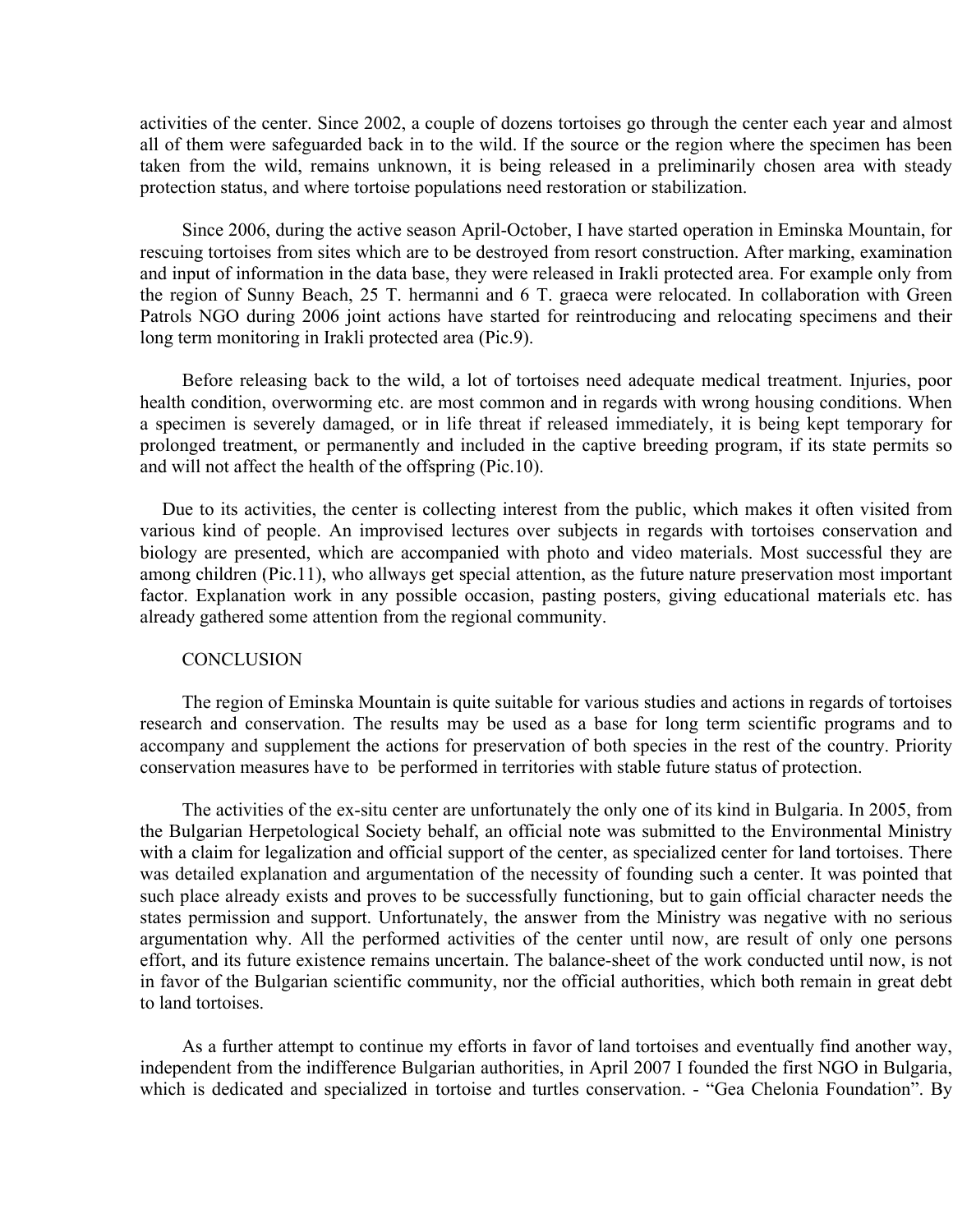doing that, my goals are to attract international attention from similar organizations, to introduce their experience in my country, in order to bring tortoise conservation measures to an adequate level. Together with those who love chelonians and are dedicated to save and explore the wild populations of one of the earth's most endangered species.

#### **References:**

- Бешков Вл. (1961): Принос към зоогеографското проучване на херпетофауната в България. Изв. на Зоол. Инст. с Музей, 10: 373-380.
- Бешков Вл. (1981): Костенурките- в опасност. Земеделско знаме, 16.01.1961.
- Beshkov Vl. (1993): On the distribution, relative abundance and protection of tortoises in Bulgaria. Chelonian Conservation and Biology, 1 (1): 53-62.
- Beshkov Vl. (1997): Record-sized tortoises, *Testudo graeca ibera* and *Testudo hermanni boettgeri*, from Bulgaria. Chelonian Conservation and Biology, 2 (4): 593-596.
- Fritz U., M. Auer, A. Bertolero, M. Cheylan, T. Fattizzo, A.K. Hundsdorfer, M.M. Sampayo, J.L. Pretus, P. Siroky & M. Wink (2006): A rangewide phylogeography of Hermann's tortoise, *Testudo hermanni* (Reptilia: Testudines: Testudinidae) implications for taxonomy. – The Norwegian Academy of Science and Letters. Zoologica Scripta.
- Fritz U., A.K. Hundsdorfer, P. Siroky, M. Auer, H. Kami, J. Lehmann, L.F. Mazanaeva, O. Turkozan, M. Wink (2007): Phenotypic plasticity leads to incongruence between morphology-based taxonomy and genetic differentiation in western Palearctic tortoises (*Testudo graeca* complex; Testudines; Testudinidae).- Amphibia-Reptilia 28: 97-121.
- Gasc J.-P., A. Cabela, J. Crnobrnja-Isailovic., D. Dolmen, K. Grossenbacher, P Haffner, J. Lescure, H. Martens, J.P. Martinez Rica, H. Maurin, M.E. Oliveira, T.S. Sofianidou, M. Veith, A. Zuiderwijk (Eds.). (1997): Atlas of Amphibians and Reptiles in Europe. Societas Europaea Herpetologica, Museum National d' Histoire Naturelle, Paris, 496 p.
- Hailey, A. (2000): The effects of fire and mechanical habitat destruction on survival of the tortoise Testudo hermanni in northern Greece. – Biol. Conserv., 92: 321-333.
- Ivanchev I. [in print]: Population ecology and biology of *Testudo hermanni* (Reptilia: Testudines) at Eminska Mountain, Bulgaria.- Acta Zoologica Bulgarica.
- Lepsi J. (1927): Beitrage zur Reptilienfauna der Sudostlichen Dobrudscha. Verh. und Mitt. des Siebenburg. Vereins fur Natrurwiss. Hermannstadt.

Stubbs D. & A. Hailey & E. Pulford & W. Tyler 1984. Population Ecology of European Tortoises: Review of Field Techniques. - Amphibia - Reptilia 5: 57-68.

 TÜRKOZAN, O. & KÝREMÝT, F. (2007): Testudo trade in Turkey . Applied Herpetology. 4:31-37.

Willemsen R.E., A. Hailey (2001): Effects on spraying the herbicides 2,4-D and 2,4,5-T on a population of the tortoise *Testudo hermanni* in southern Greece. – Environ. Pollution, 113 (1): 71-78.